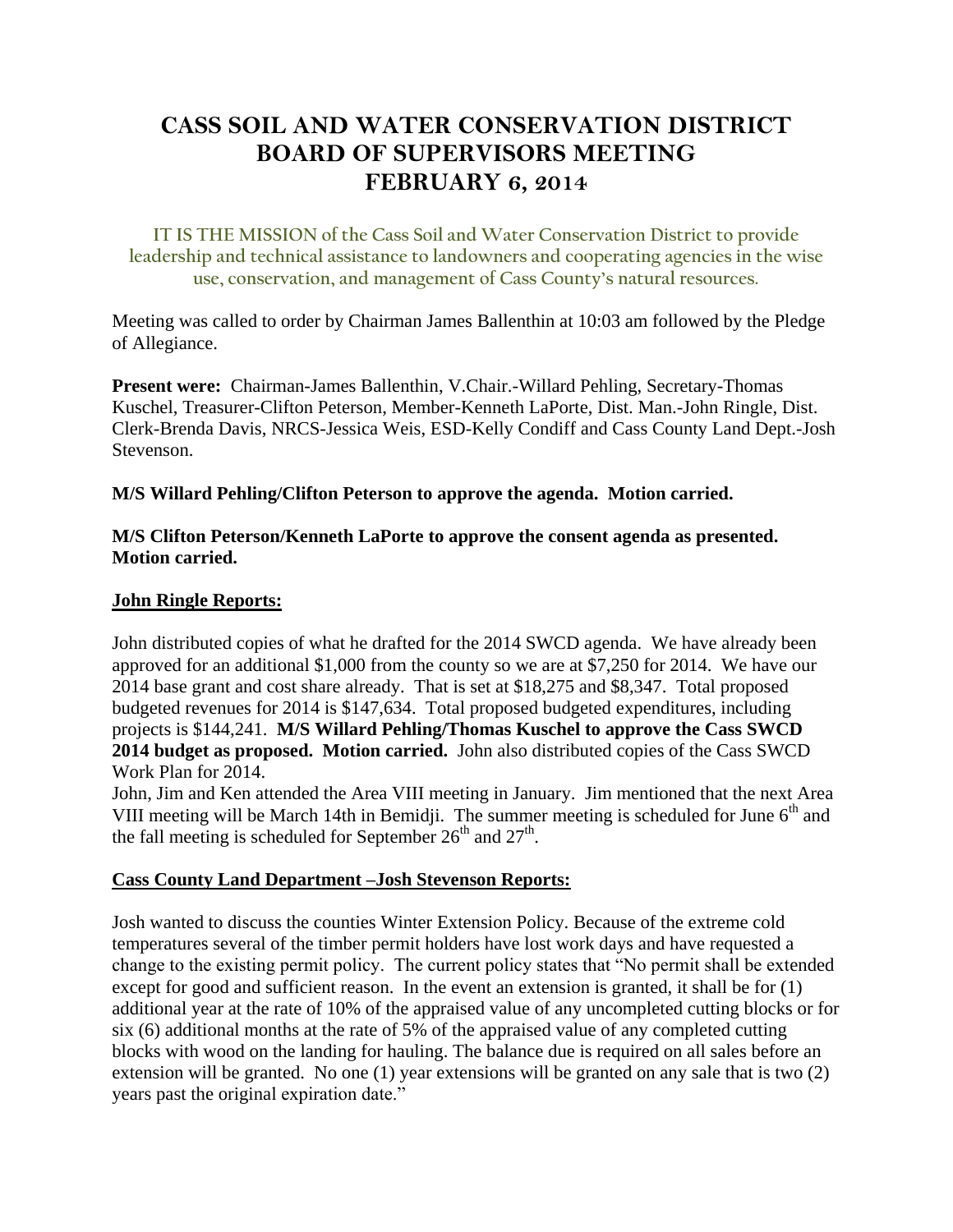Josh is proposing the following for approval because of this year's extreme winter conditions.

1.Sales that Expire in the Spring of 2014 will qualify for the 2014 Winter Extension.

2.Permit Holders will be required to pay our existing extension fee.

3.Cass County will not require the balance due on the sale to be paid in full before an extension can be purchased for qualified sales.

## **M/S Willard Pehling/Clifton Peterson to approve the three (3) changes, as mentioned above, to the Current Winter Extension Policy. Motion carried.**

## **Kelly Condiff Reports:**

Kelly mentioned that the MECA session at the casino was very well attended by LGU's but not many contractors attended as he was hoping. The session was good but he really wished they would have addressed lots that involved 1-3 acres. This is normally what we would see affected here in Cass County unless it was for a commercial site and even most of those don't get much larger than 5 acres.

Kelly applied for 2 AIS grants that were \$5,000 each. Both are strictly for hiring AIS inspectors. A grant in the amount of \$60,000 has been approved for Hubbard/Cass to implement and study the judicial ditches in Hubbard and Cass. The judicial ditch laws states that a native/perennial buffer must be installed and remain within ? feet of a judicial ditch. Will wanted to know if any water sampling would be done. Kelly stated that if there is staff time, he was hoping to do water samples at peak flow times.

Kelly may attend the Forest Pest Detectors workshop on March 14.

## **NRCS – Jessica Weis Reports**:

EQIP deadline is February 21. Funding has been cut by 20%. CSP deadline is February 7. The NRCS GIS payment system was done for a week for an upgrade. Jessica has attended WRP and Golden Winged Warbler training. She has also met with the Leech Lake programs specialist to go over potential projects for the tribe and discussed the new way of contracting with them.

## **Supervisor's Reports:**

Cliff, Will and Tom attended MECA. Will attended AIS. Jim attended Area VIII meeting. Ken attended the Resilient meeting. Legislative Day at the Capitol is scheduled for March 24 and March 25. Jim will be going and Ken may go. Ken and Tom will be attending the Cover Cattle Workshop in Staples on February 11.

Cliff made some more contacts with the schools regarding the envirothon. What can he officially offer them to encourage them or help them attend? **M/S Willard Pehling/Clifton Peterson the offer each school attending the envirothon up to \$250.00 to help cover expenses. Motion carried.** 

## **Vouchers:**

**M/S Clifton Peterson/Thomas Kuschel to pay the vouchers as presented. Motion carried.**